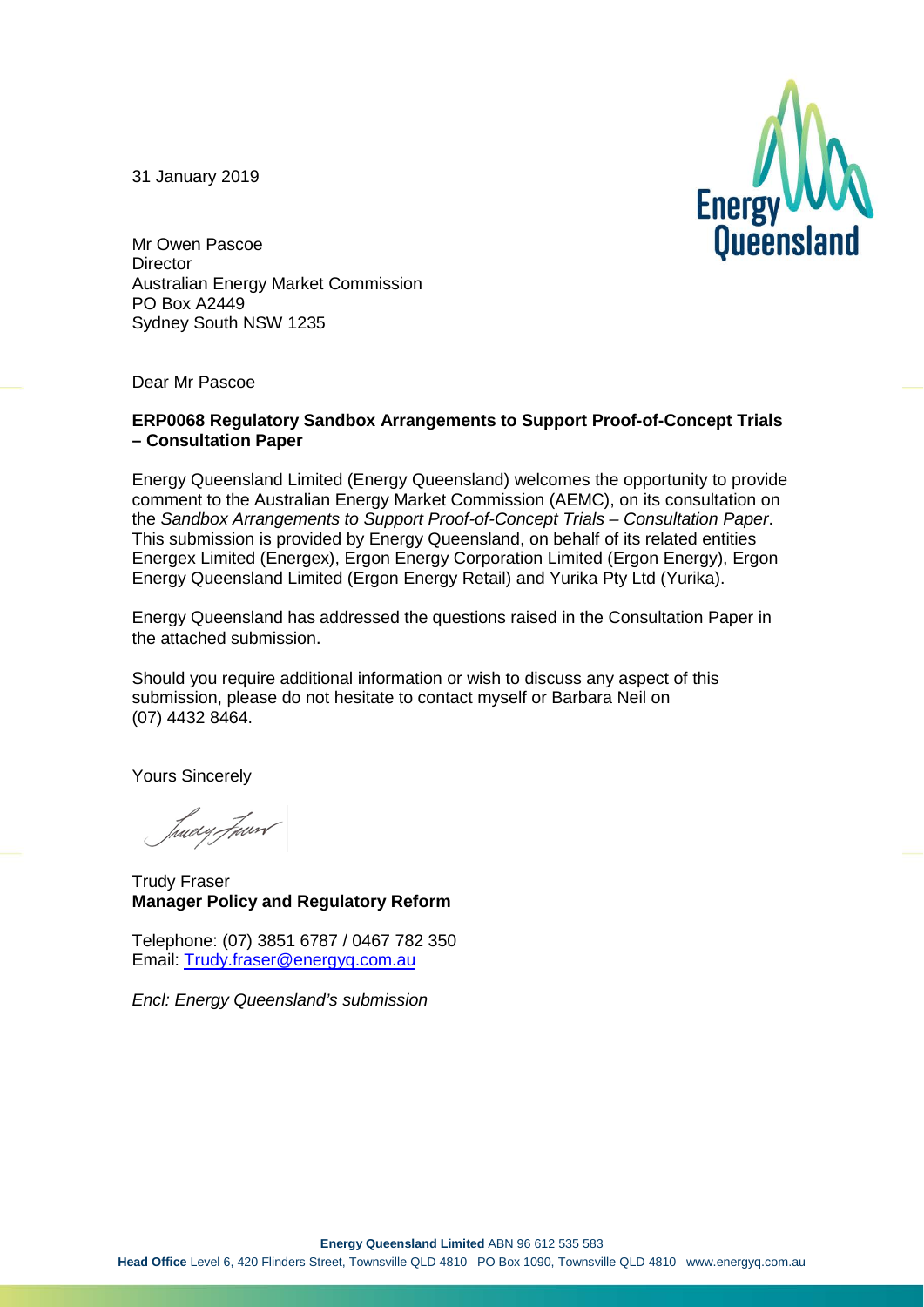## **Energy Queensland Submission on the Regulatory sandbox arrangements to support proof-of-concept trials**

# **Consultation Paper**

**Energy Queensland Limited** 31 January 2019

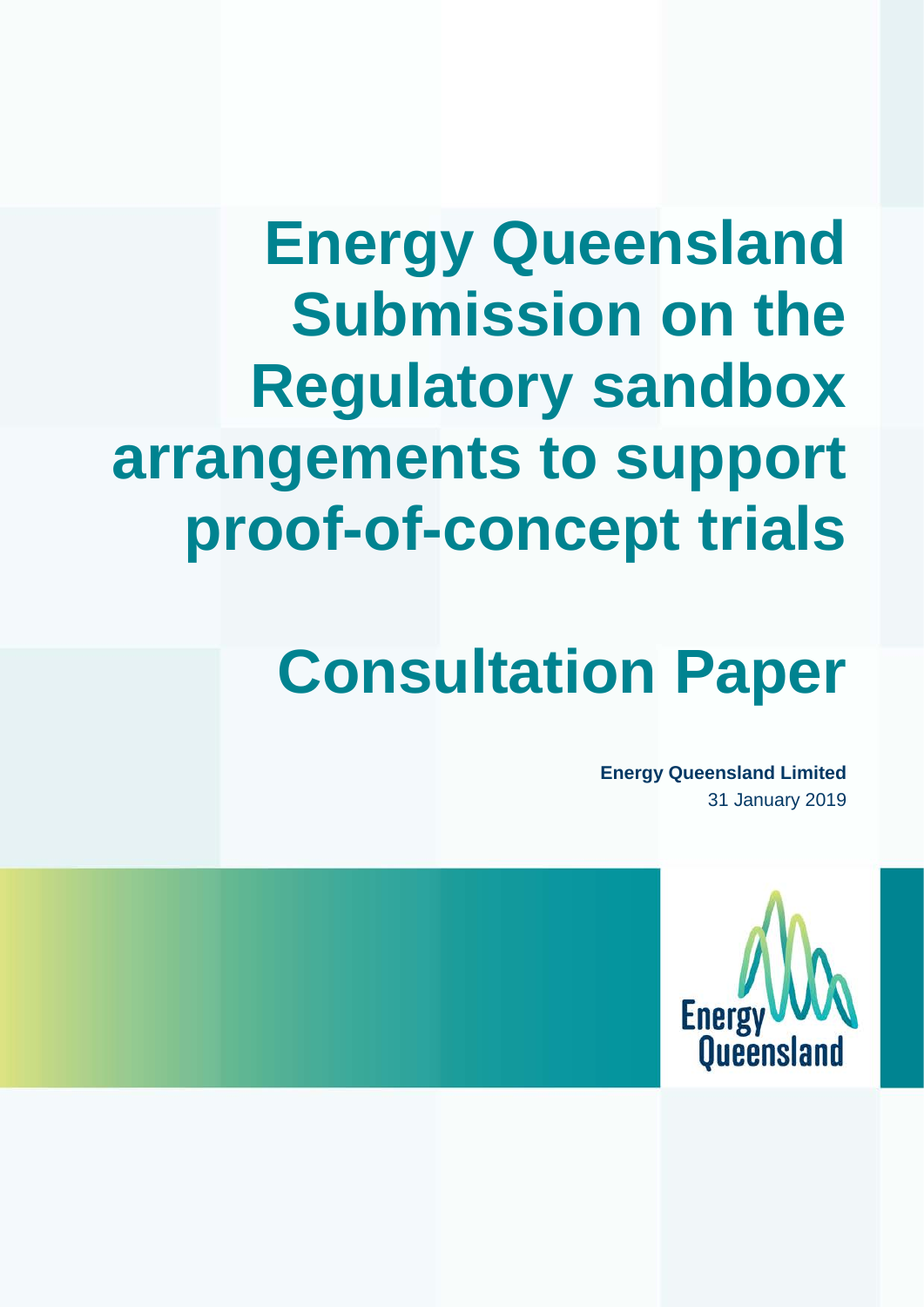### **About Energy Queensland**

Energy Queensland Limited (Energy Queensland) is a Queensland Government Owned Corporation that operates a group of businesses providing energy services across Queensland, including:

- Distribution Network Service Providers (DNSPs), Energex Limited (Energex) and Ergon Energy Corporation Limited (Ergon Energy);
- a regional service delivery retailer, Ergon Energy Queensland Pty Ltd (Ergon Energy Retail); and
- affiliated contestable business, Yurika Pty Ltd.

Energy Queensland's purpose is to "safely deliver secure, affordable and sustainable energy solutions with our communities and customers" and is focussed on working across its portfolio of activities to deliver customers lower, more predictable power bills while maintaining a safe and reliable supply and a great customer service experience.

Our distribution businesses, Energex and Ergon Energy, cover 1.7 million km<sup>2</sup> and supply 37.208 GWh of energy to 2.1 million homes and businesses. Ergon Energy Retail sells electricity to 740,000 customers.

The Energy Queensland Group also includes Yurika, an energy services business creating innovative solutions to deliver customers greater choice and control over their energy needs and access to new solutions and technologies. Yurika is a key pillar to ensure that Energy Queensland is able to meet and adapt to changes and developments in the rapidly evolving energy market.

#### **Contact details**

Energy Queensland Limited Trudy Fraser Manager Policy and Regulatory Reform Email: Trudy.fraser@energyq.com.au Mobile: 0467 782 350 PO Box 1090, Townsville QLD 4810 Level 6, 420 Flinders Street, Townsville QLD 4810 www.energyq.com.au

Energy Queensland Limited ABN 96 612 535 583

#### © Energy Queensland Limited 2016

This work is copyright. Material contained in this document may be reproduced for personal, in-house or non-commercial use, without formal permission or charge, provided there is due acknowledgement of Energy Queensland Limited as the source. Requests and enquiries concerning reproduction and rights for a purpose other than personal, in-house or non-commercial use, should be addressed to the General Manager Customer Strategy and Engagement, Energy Queensland, PO Box 1090, Townsville QLD 4810.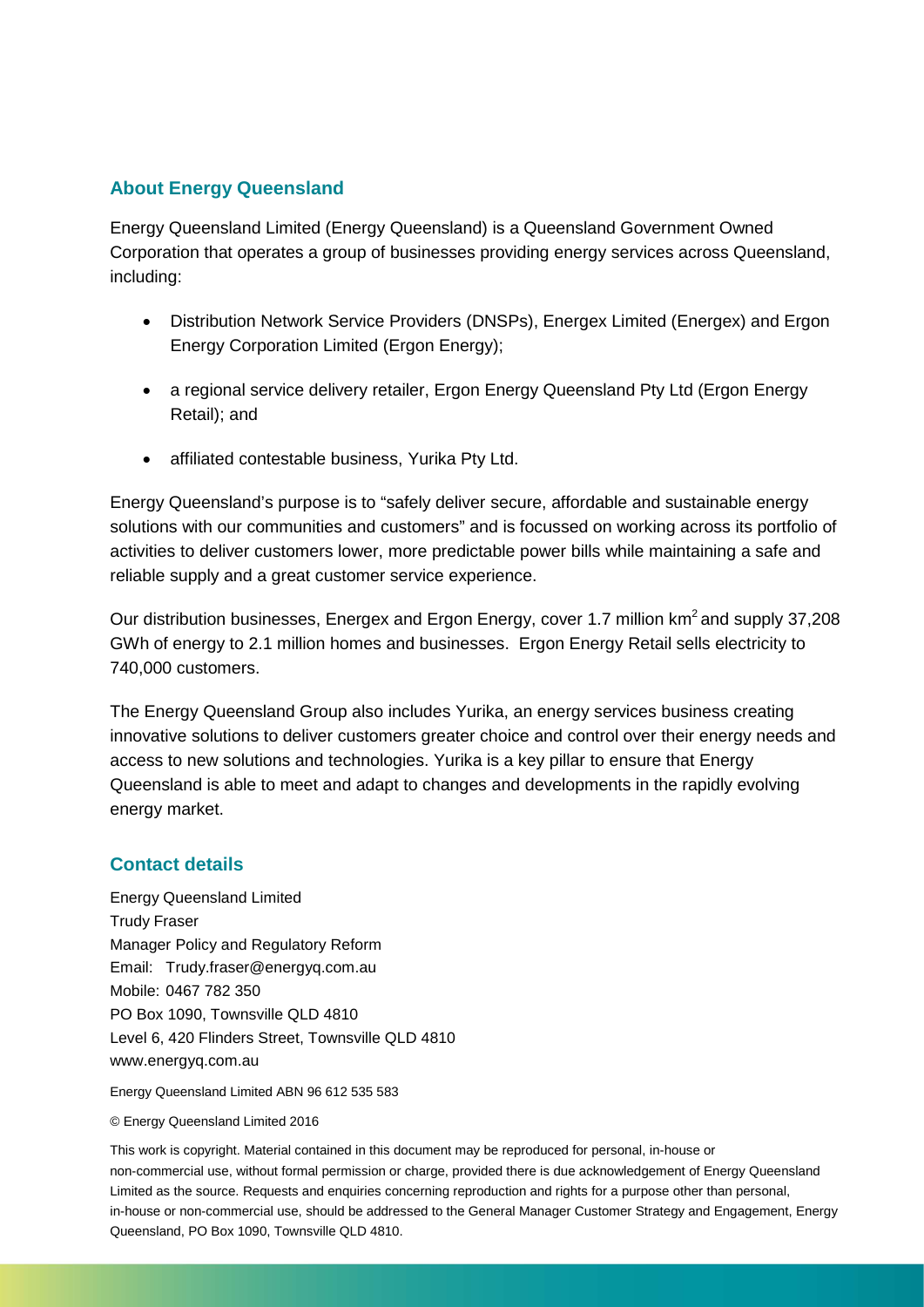## **1 Introduction**

Energy Queensland Limited (Energy Queensland) welcomes the opportunity to provide comment to the Australian Energy Market Commission (AEMC) on its *Regulatory sandbox arrangements to support proof-of-concept trials* Consultation Paper (the Consultation Paper). This submission is provided by Energy Queensland, on behalf of its related entities Energex Limited (Energex), Ergon Energy Corporation Limited (Ergon Energy), Ergon Energy Queensland Limited (Ergon Energy Retail) and Yurika Pty Ltd (Yurika).

Energy Queensland supports the intent of a regulatory sandbox. Specifically we support what a regulatory sandbox seeks to achieve, which is to allow "participants to trial innovative business models, products and services in the market under relaxed regulatory requirements on a time-limited based and with appropriate safeguards in place"<sup>[1](#page-3-0)</sup>. We think it is important to allow for innovative solutions to be tested under a relaxed regulatory framework with appropriate conditions, to enable testing of the full spectrum of potential business models, which can be used to support change in the regulatory framework which will ultimately benefit consumers.

Notwithstanding our support for a regulatory sandbox, we do consider it important to highlight that in developing a regulatory sandbox framework, consideration is also given to impacted market participants. For example, where trials impact other market participants' activities and similar to the approach adopted by the Australian Renewable Energy Agency (ARENA) in respect of their projects, knowledge, insights and data is shared subject to confidentiality provisions.

Responses to the specific questions raised in the Consultation Paper are addressed in the following section. Energy Queensland is available to discuss this submission or provide further detail regarding the issues raised, should the AEMC require.

-

<span id="page-3-0"></span> $1$  Refer to section 2.1, page 5 of the Consultation Paper.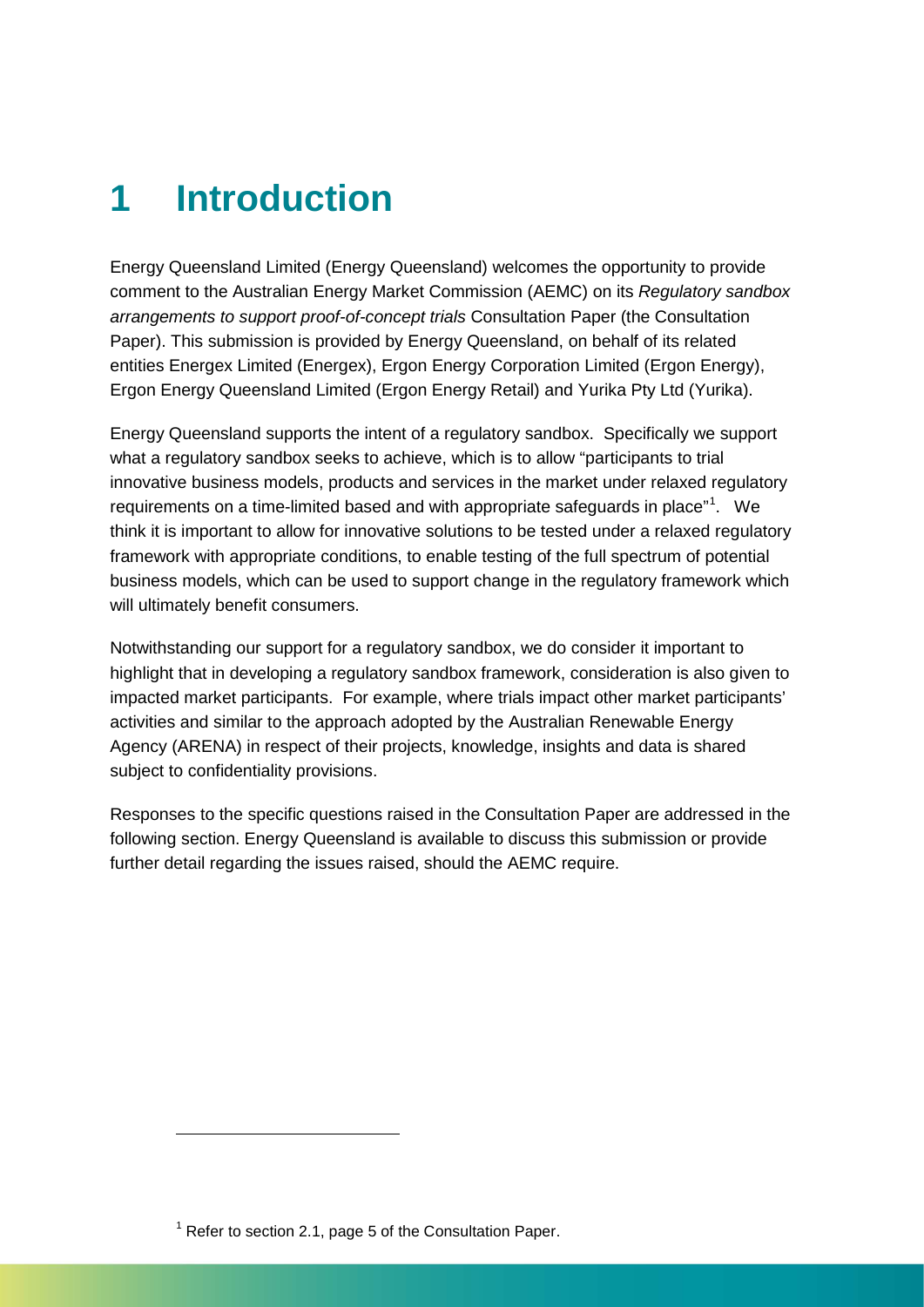### **2 Table of detailed comments**

| <b>Consultation Paper Feedback Question</b>                                                                                          | <b>Energy Queensland Comment</b>                                                                                                                                                                                                                                                                                                                                                                                                                                                                                                                                                                                                                                                       |
|--------------------------------------------------------------------------------------------------------------------------------------|----------------------------------------------------------------------------------------------------------------------------------------------------------------------------------------------------------------------------------------------------------------------------------------------------------------------------------------------------------------------------------------------------------------------------------------------------------------------------------------------------------------------------------------------------------------------------------------------------------------------------------------------------------------------------------------|
| 1. Other sandbox examples                                                                                                            |                                                                                                                                                                                                                                                                                                                                                                                                                                                                                                                                                                                                                                                                                        |
| Are there other examples of regulatory sandbox<br>arrangements that are relevant when considering these<br>arrangements for the NEM? | Energy Queensland does not have any other examples of regulatory sandbox arrangements that are<br>relevant when considering these arrangements in the National Electricity Market (NEM).                                                                                                                                                                                                                                                                                                                                                                                                                                                                                               |
| 2. Other relevant trials                                                                                                             |                                                                                                                                                                                                                                                                                                                                                                                                                                                                                                                                                                                                                                                                                        |
| What other proof-of-concept trials are relevant when<br>considering formal regulatory sandbox arrangements for the<br>NEM?           | Energy Queensland is currently participating in a number of proof-of-concept trials which could be<br>considered under a regulatory sandbox arrangement. Examples include:<br>stand-alone power systems in fringe-of-grid locations; and<br>$\bullet$<br>the potential for community-scale batteries to provide system, market and localised network<br>$\bullet$<br>services.                                                                                                                                                                                                                                                                                                         |
| 3. Barriers to proof-of-concept trials                                                                                               |                                                                                                                                                                                                                                                                                                                                                                                                                                                                                                                                                                                                                                                                                        |
| Are proof-of-concept trials being inhibited by current<br>(a)<br>market regulations or processes?                                    | Yes. Energy Queensland notes that there is gap in emerging energy storage in the sub 5MW, grid-<br>connected category. This 'community scale' battery storage size located within local networks unlocks<br>the potential of battery storage not only at a market and system level, but also in providing network<br>support to efficiently manage local constraints and enable higher rooftop renewable penetration.<br>However, due to limitations of current market participant categories in the National Electricity Rules,<br>projects such as these cannot test the full spectrum of potential business models in the NEM without<br>a rule change, no action letter or waiver. |
| If so, what are the potential barriers to proof-of-concept<br>(b)                                                                    | Energy Queensland recognises there is work currently underway to consider the evolution of market                                                                                                                                                                                                                                                                                                                                                                                                                                                                                                                                                                                      |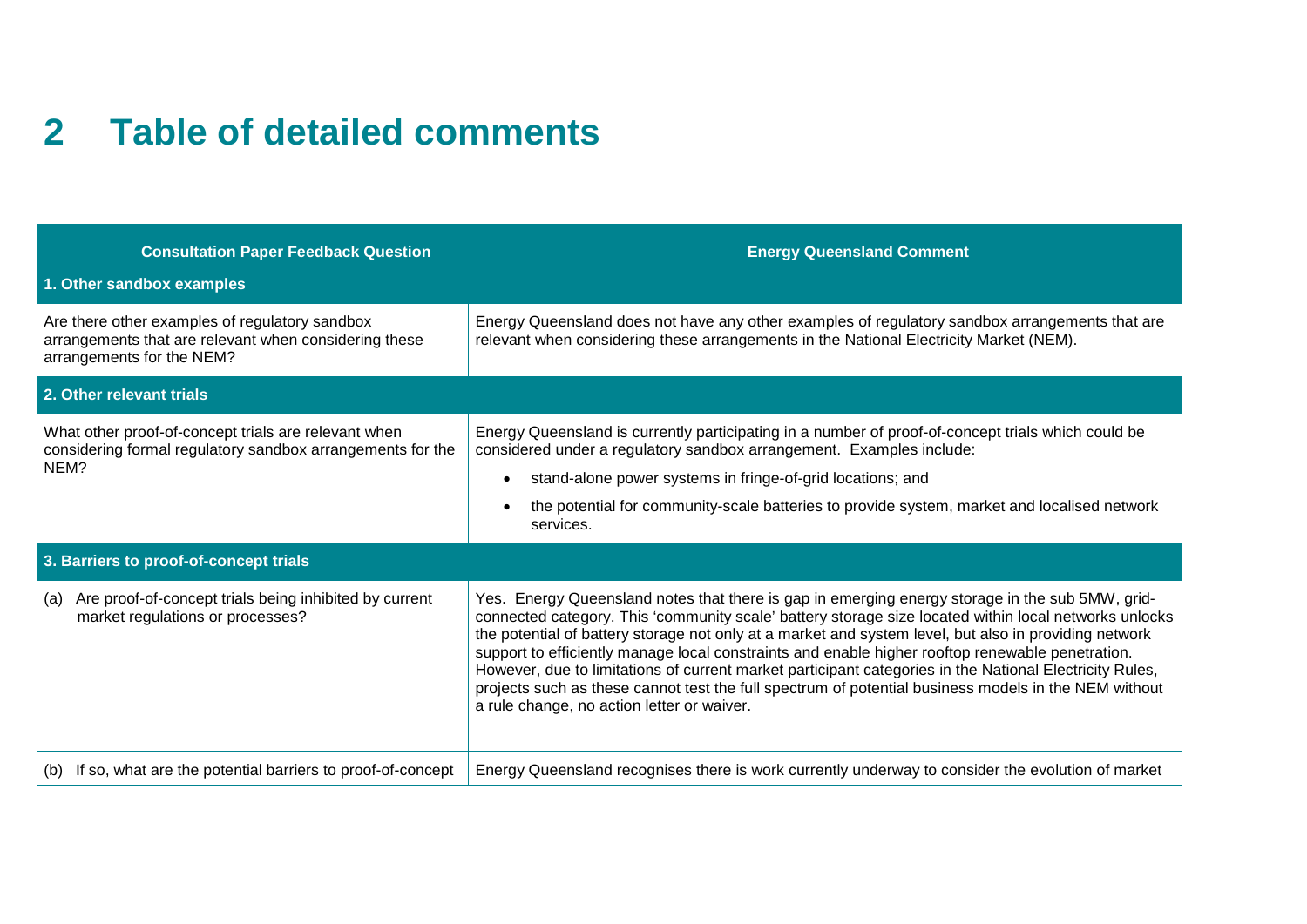<span id="page-5-0"></span>

|                                                  | trials that might be addressed by a regulatory sandbox<br>initiative?                                                  | participant categories to cater for the emergence of batteries in the NEM, and has provided input into<br>the AEMO consultation process. However, in the intervening period, proof of concept trials with<br>batteries of this scale face a number of barriers to fully exploring potential business models:                                                                                                                                                                                                                                                                                 |
|--------------------------------------------------|------------------------------------------------------------------------------------------------------------------------|----------------------------------------------------------------------------------------------------------------------------------------------------------------------------------------------------------------------------------------------------------------------------------------------------------------------------------------------------------------------------------------------------------------------------------------------------------------------------------------------------------------------------------------------------------------------------------------------|
|                                                  |                                                                                                                        | 1. The current interim arrangements for utility scale batteries are geared towards batteries<br>greater than 5MW and require registration as both a Market Generator and Market Customer.<br>While it may be possible to apply these arrangements to smaller, sub 5MW batteries, doing<br>so imposes additional registration and operational requirements that may impact the ability to<br>test the full spectrum of potential business models suitable for batteries of this size; and                                                                                                     |
|                                                  |                                                                                                                        | 2. While alternative participant categories that contemplate assets of this size exist, they do not<br>allow for participation in all markets. For example, small generator aggregator (SGA) is an<br>energy-only participant category, and market ancillary services provider (MASP) is designed<br>for load-side only Frequency Control Ancillary Services participation.                                                                                                                                                                                                                  |
|                                                  |                                                                                                                        | As such, Energy Queensland suggest that where existing flexibility provisions, such as waivers and<br>'no action letters <sup>'2</sup> do not satisfactorily accommodate proof-of-concept trials, formal regulatory<br>sandbox arrangements should be available to participants. In such circumstances, there should be a<br>clearly defined application and approvals process, and acceptance criteria with other impacted parties<br>consulted where relevant.                                                                                                                             |
| 4 Access to guidance on the regulatory framework |                                                                                                                        |                                                                                                                                                                                                                                                                                                                                                                                                                                                                                                                                                                                              |
| (a)                                              | Is there a lack of access to guidance for innovative new<br>entrants on navigating the energy regulatory<br>framework? | Energy Queensland believes there may be a lack of guidance for innovative new entrants on<br>navigating the energy regulatory framework. The segmented supply chain, market operation and rules<br>regulation management results in a number of potential touch points for innovative new entrants. It<br>therefore could be argued that it is difficult for them to find expert advice that covers the technical,<br>legal, regulatory and commercial issues they may face across all the various bodies they may need to<br>deal with without duplication, overlap and circular processes. |

j

 $^2$  Energy Queensland does not support the provision of "no action letters" by the Australian Energy Regulator (AER) to facilitate proof-of-concept trials in the NEM. Please refer to our responses to question 5 below for more information.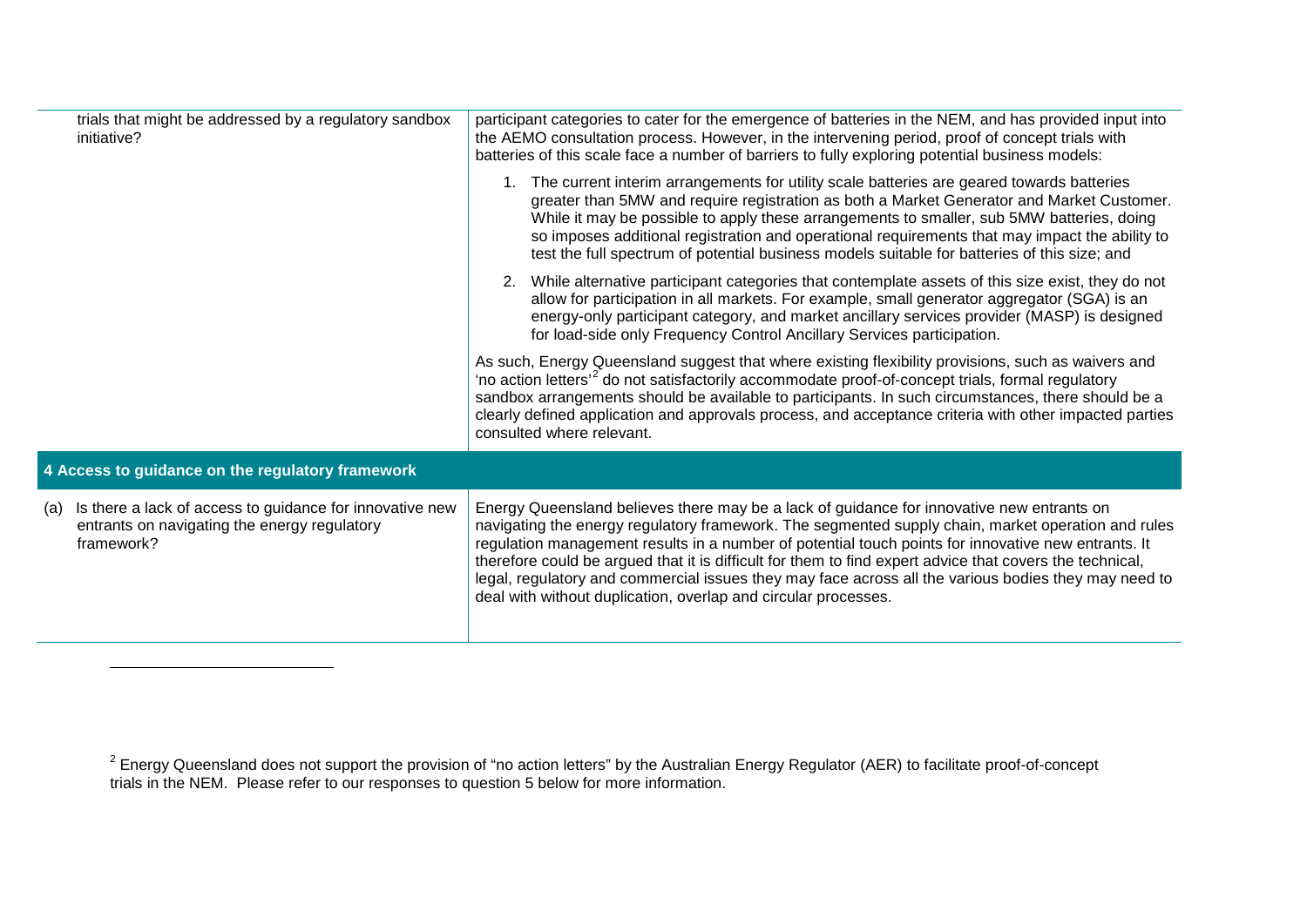| $(b)$ If so:                                                                                                                                                                                                  |                                                                                                                                                                                                                                                                                                                                                       |
|---------------------------------------------------------------------------------------------------------------------------------------------------------------------------------------------------------------|-------------------------------------------------------------------------------------------------------------------------------------------------------------------------------------------------------------------------------------------------------------------------------------------------------------------------------------------------------|
| What type of guidance is needed?                                                                                                                                                                              | Energy Queensland suggests a single stop shop with the requisite broad experience and<br>expertise across all segments (generation, transmission, distribution and retail markets, and<br>disciplines (legal, regulatory, technical and commercial) would be beneficial.                                                                              |
| Who should provide it?<br>$\bullet$                                                                                                                                                                           | This type of guidance should be provided by a central body but with jurisdictional expertise as<br>$\bullet$<br>well as the above.                                                                                                                                                                                                                    |
| Should guidance be coordinated across the AER,<br>$\bullet$<br>AEMO and AEMC?                                                                                                                                 | Energy Queensland agrees that guidance should be coordinated across market participants<br>including the regulatory bodies, as well as those independent of these bodies. This could<br>possibly be a role within the Australian Competition and Consumer Commission or the<br>Electricity Consumers Association.                                     |
| How should the provision of guidance be funded?                                                                                                                                                               | Any proposed funding arrangement should be fair and equitable and it would be reasonable<br>for the applicant to pay an application fee for advice.                                                                                                                                                                                                   |
| Should an application be required in order to gain<br>$\bullet$<br>access to detailed guidance? If so, what criteria<br>should apply?                                                                         | Yes. The application should require the applicant to provide certain (and potentially detailed)<br>information related to their project to ensure that the relevant market body has the appropriate<br>information to progress any advice. However, for simple enquiries, fact sheets could be<br>developed if requests for advice become repetitive. |
| Is there a role for binding advice from market bodies on<br>(C)<br>certain aspects of the regulatory framework to support<br>proof-of-concept trials?                                                         | Energy Queensland suggests there should be processes to take advice through various stages of<br>which the ultimate stage may be binding. However, assistance in the preparation of a Rule Change<br>request might be a more preferable end point for advice or alternatively a recommendation for a<br>sandbox.                                      |
| 5 Trials under AER enforcement discretion                                                                                                                                                                     |                                                                                                                                                                                                                                                                                                                                                       |
| Is the AER's ability to issue no action letters, provide<br>(a)<br>waivers and exemptions, and use its enforcement<br>discretion sufficient to facilitate proof-of-concept trials in<br>the NEM? If not, why? | Generally no action letters and waivers are limited in time and used for when rules are changed or<br>new rules are introduced, and parties identify ahead of the effective date that they will not be able to<br>comply.                                                                                                                             |
|                                                                                                                                                                                                               | Energy Queensland does not believe that a 'no action letter' is the right instrument for a light handed<br>application or non-application of the rules in proof-of-concept trials because it will not adequately deal<br>with issues of intellectual property (IP) and commercial confidentiality.                                                    |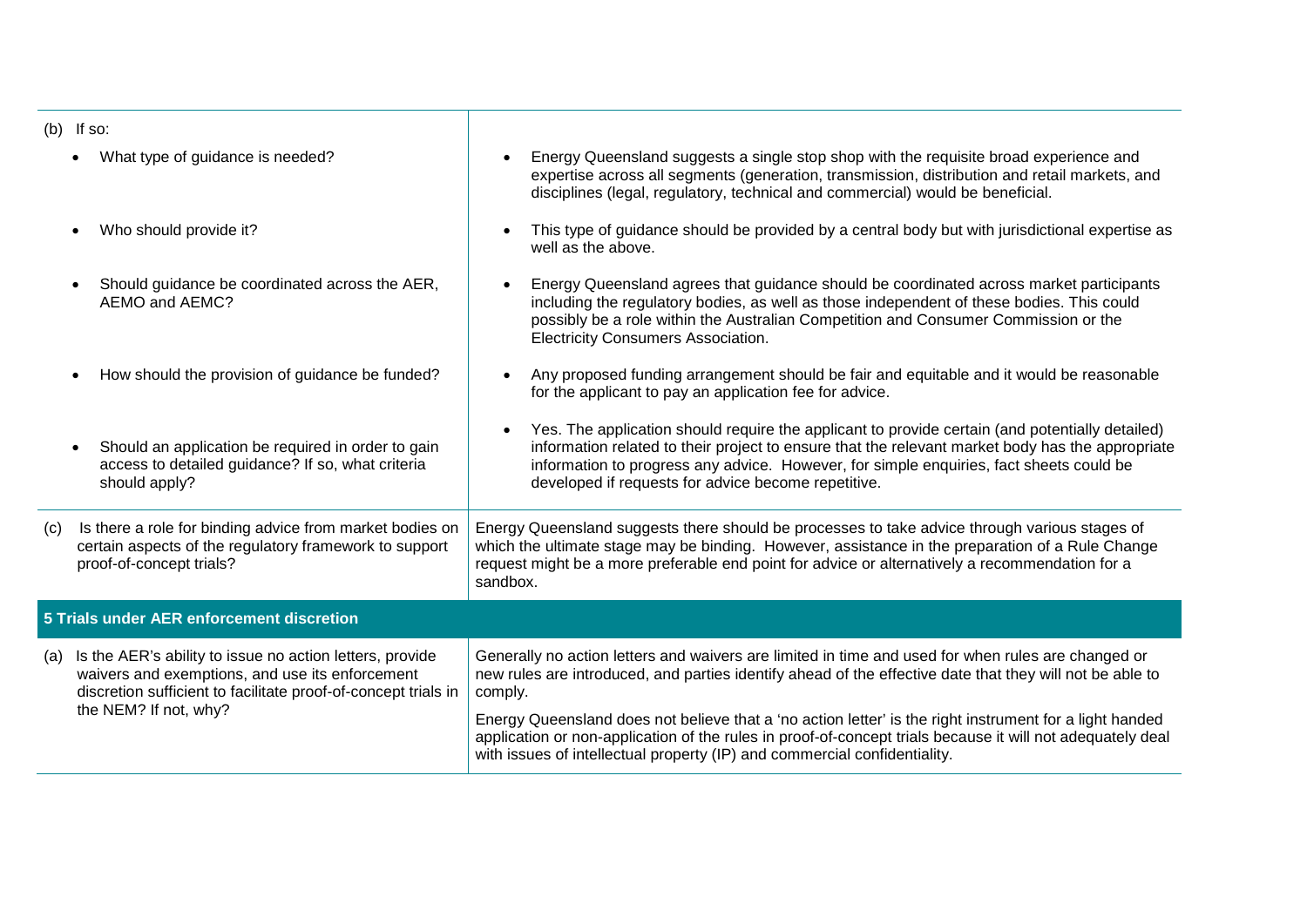|                                                                      | (b) Is there a need for a more formal process for<br>proponents of proof-of-concept trials to seek a no action<br>letter?                                                                                                                       | As noted in our response above, Energy Queensland does not consider that 'no action letters' are the<br>appropriate instrument for trials that may be testing IP, products or services that are commercial<br>points of differentiation with competitors.                                                                                                                                                                                                          |  |
|----------------------------------------------------------------------|-------------------------------------------------------------------------------------------------------------------------------------------------------------------------------------------------------------------------------------------------|--------------------------------------------------------------------------------------------------------------------------------------------------------------------------------------------------------------------------------------------------------------------------------------------------------------------------------------------------------------------------------------------------------------------------------------------------------------------|--|
| (C)                                                                  | Should no action letters that facilitate innovation or<br>proof-of-concept trials be made public?                                                                                                                                               | As above, 'no action letters' are not appropriate in this scenario. While a proof-of-concept trial may<br>have an aspect of relief from application of the rules, it will also likely be dealing with IP and<br>commercially valuable processes, products, etc. It is likely that many of the elements of the trial will<br>need to be kept confidential and a 'no action letter' from the regulator is not able to give legal comfort<br>to the owners of the IP. |  |
|                                                                      | 6 The need for a formal regulatory sandbox                                                                                                                                                                                                      |                                                                                                                                                                                                                                                                                                                                                                                                                                                                    |  |
| (a)                                                                  | Would formal regulatory sandbox arrangements, where<br>some regulatory requirements are relaxed on a time-<br>limited basis whilst appropriate safeguards remain in<br>place, serve to better facilitate proof-of-concept trials in<br>the NEM? | Yes. Notwithstanding this view, Energy Queensland suggests that formal regulatory sandbox<br>arrangements should be used when alternative approaches have been exhausted. Where trials<br>cannot be accommodated within the existing regulatory framework through a waiver for example, then<br>formal regulatory sandbox arrangements should be applied.                                                                                                          |  |
|                                                                      | (b) What other regulatory tools are needed to facilitate<br>proof-of-concept trials?                                                                                                                                                            | Refer to our response to $Q_4(b)$ above. We do not believe that additional regulatory tools are required<br>with respect to proof-of-concept trials beyond that afforded by appropriate contractual relationships<br>being documented.                                                                                                                                                                                                                             |  |
| 7 Design of a formal regulatory sandbox arrangements,<br>if required |                                                                                                                                                                                                                                                 |                                                                                                                                                                                                                                                                                                                                                                                                                                                                    |  |
| (a)                                                                  | If required, should the objective of the formal regulatory<br>sandbox arrangements be to facilitate further proof-of-<br>concept trials in the NEM? If not, what should the<br>objective be?                                                    | Energy Queensland supports this objective. As noted above, it is important to allow proof-of-concept<br>trials to be tested which can then drive regulatory reform where appropriate. We also support the<br>work that non-regulatory bodies are delivering, for example, ARENA.                                                                                                                                                                                   |  |
| (b)                                                                  | If required, what metrics should be used to measure the<br>success of a formal regulatory sandbox arrangement?                                                                                                                                  | Energy Queensland believes that a successful outcome of a sandbox is answering the hypotheses<br>being tested – either by confirming or refuting the hypotheses. Conversely, not answering the<br>hypotheses or changing the scope or hypotheses during the trial should be considered as failures.<br>This should be the fundamental measure of all sandboxes.                                                                                                    |  |
|                                                                      |                                                                                                                                                                                                                                                 | Within a sandbox there are likely different metrics to manage the governance and life of the sandbox                                                                                                                                                                                                                                                                                                                                                               |  |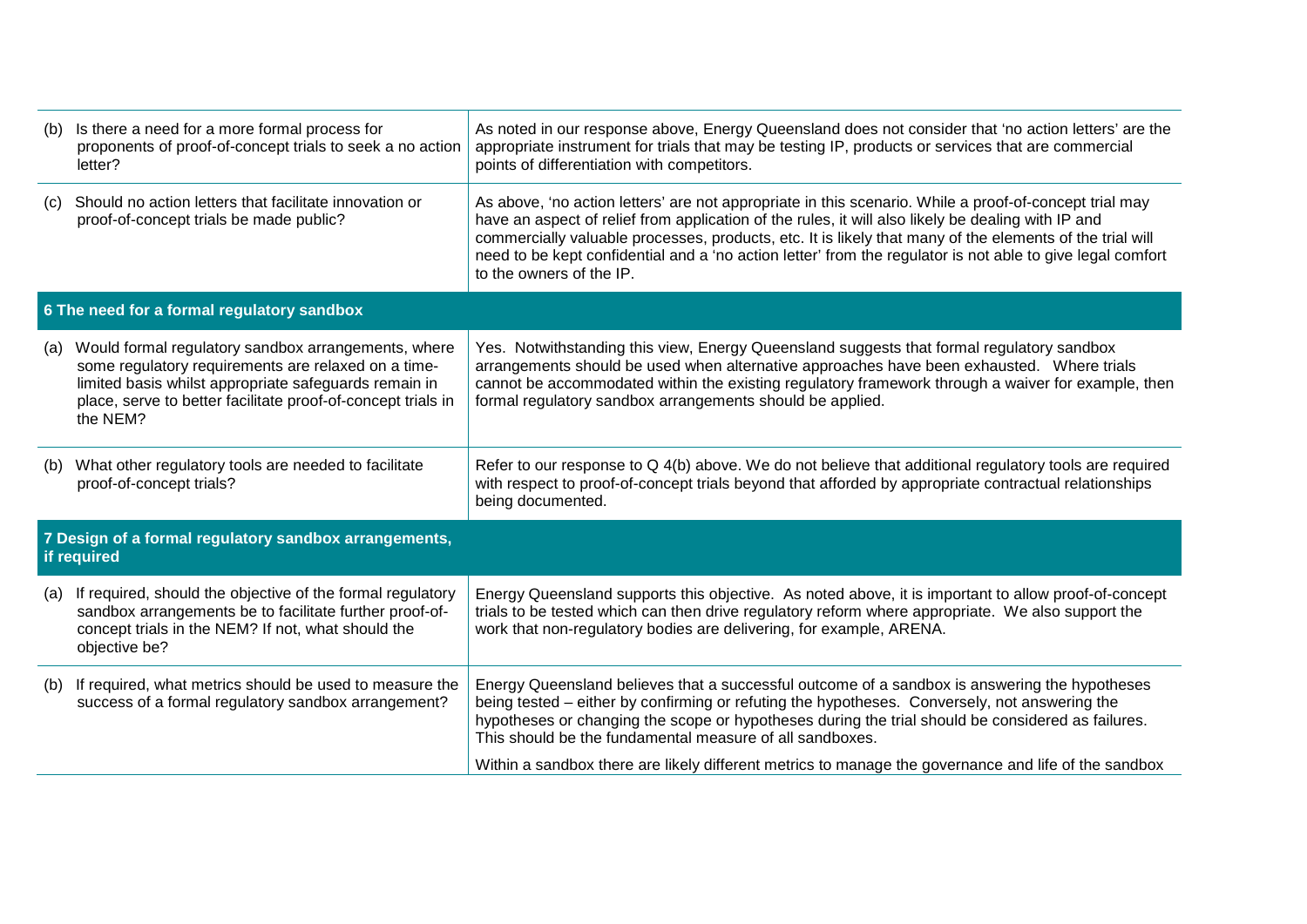|     |                                                                                                                                                                                   | and for different projects.                                                                                                                                                                                                                                                                                                                                                                                                                                                                                                                                                                                                                                           |
|-----|-----------------------------------------------------------------------------------------------------------------------------------------------------------------------------------|-----------------------------------------------------------------------------------------------------------------------------------------------------------------------------------------------------------------------------------------------------------------------------------------------------------------------------------------------------------------------------------------------------------------------------------------------------------------------------------------------------------------------------------------------------------------------------------------------------------------------------------------------------------------------|
| (c) | If required, what should be the high-level criteria for<br>accessing a regulatory sandbox arrangement?                                                                            | Energy Queensland suggests that high level criteria should include a clear and precise scope and set<br>of hypotheses to be tested and a clear start and finish date.                                                                                                                                                                                                                                                                                                                                                                                                                                                                                                 |
| (d) | How could fairness be addressed in the case where<br>proponents of similar trials apply to access sandbox<br>arrangements but only a limited number of trials can be<br>accepted? | Energy Queensland considers that the IP and commercial issues around bringing innovation into<br>markets is likely to cause contention if the number of trials within a sandbox is limited. We suggest<br>that a simple approach would be to separate sandboxes with only the regulatory bodies being<br>common across every sandbox. In terms of participants in a sandbox, there would need to be a clear<br>separation of interests between the parties. For example, it would be inappropriate to have multiple<br>retailers if the scope is to test how a new retail product drives customer response and may have a<br>material impact on the market framework. |
|     |                                                                                                                                                                                   | Trials for Virtual Power Plants are potential areas where access/fairness issues could arise. In these<br>cases, it would be important to have an open and transparent process, as well as criteria that guide /<br>determine how a trial is accepted.                                                                                                                                                                                                                                                                                                                                                                                                                |
| (e) | If required, what should be the key features of a formal<br>regulatory sandbox arrangement for the NEM?                                                                           |                                                                                                                                                                                                                                                                                                                                                                                                                                                                                                                                                                                                                                                                       |
|     | What regulatory arrangements should be within<br>$\bullet$<br>scope to consider for relaxation?                                                                                   | We believe that the regulatory framework should be open to testing, given the growing<br>innovation in the energy sector. The NEM frameworks and rules have been designed around<br>the unique features of electricity. Many of these features that made electricity markets unique<br>are now falling away through technological innovation and electrical energy is evolving to a<br>commodity that can be made, stored and distributed via multiple channels and multiple<br>suppliers to multiple users. This challenges the foundation of the NEM market and vertical<br>separation.                                                                             |
|     | What should be the safeguards for consumers?                                                                                                                                      | Consumers should not be "penalised" as a result of the operation of a sandbox. Similarly, all<br>$\bullet$<br>costs and risks should be borne by the sandbox participants including compensation to any<br>consumers which may be adversely affected.                                                                                                                                                                                                                                                                                                                                                                                                                 |
|     | What obligations should be placed on the<br>participants (e.g. knowledge sharing requirements)?                                                                                   | Energy Queensland suggests that as knowledge sharing is related to the question of IP and<br>$\bullet$<br>commercial intelligence gained from the sandbox, it is a key issue in defining the legal<br>governance arrangements of the sandbox. We believe that the obligations placed on<br>participants should be to add value, not prolong the process. Therefore, there should be clear<br>outcomes and scope.                                                                                                                                                                                                                                                      |